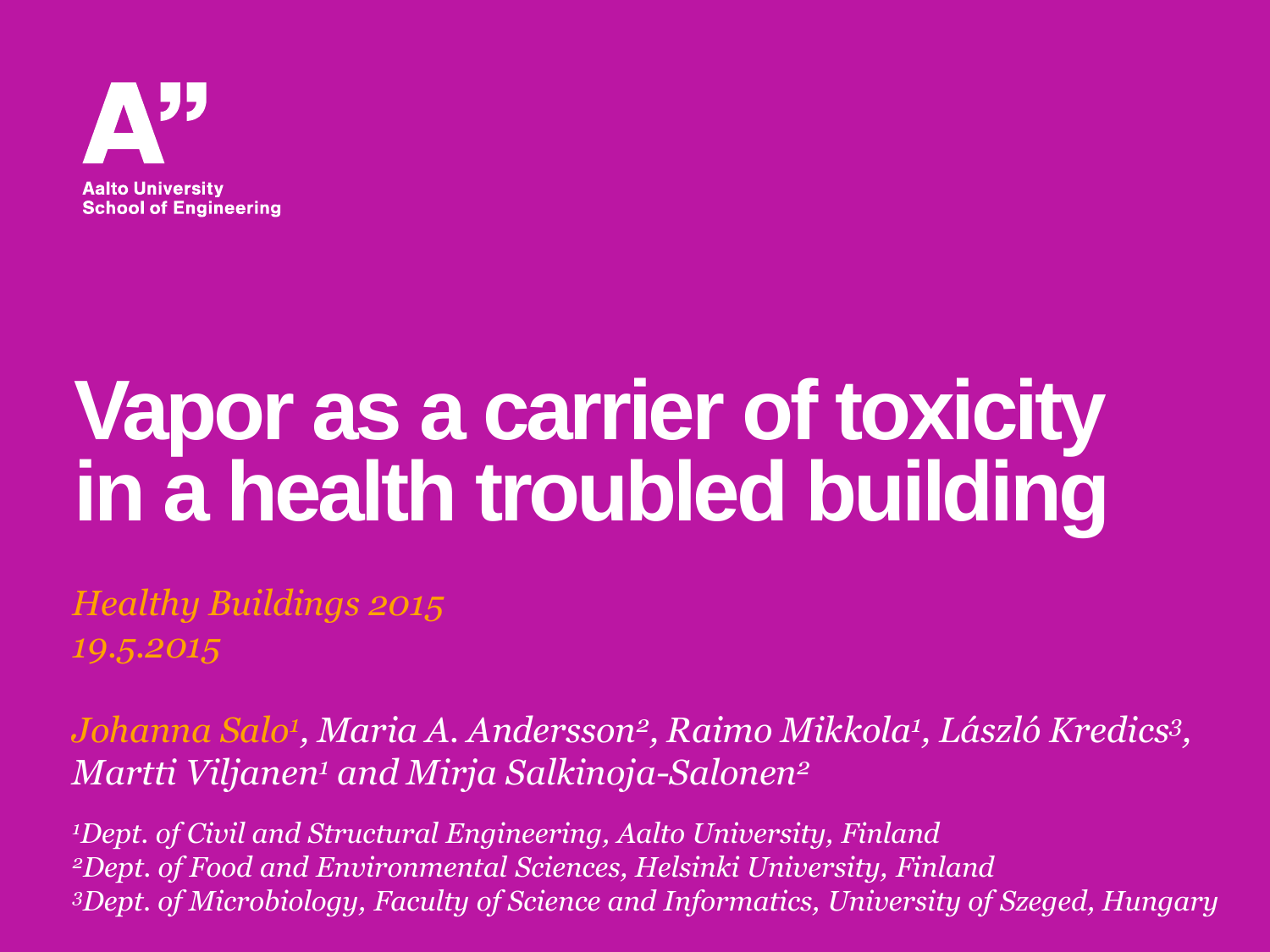### **Building with reported indoor related human illness**



**Finnish office building Constructed in 1959 - 1967 Renovations made in 1997 – 2001 7 rooms were investigated**

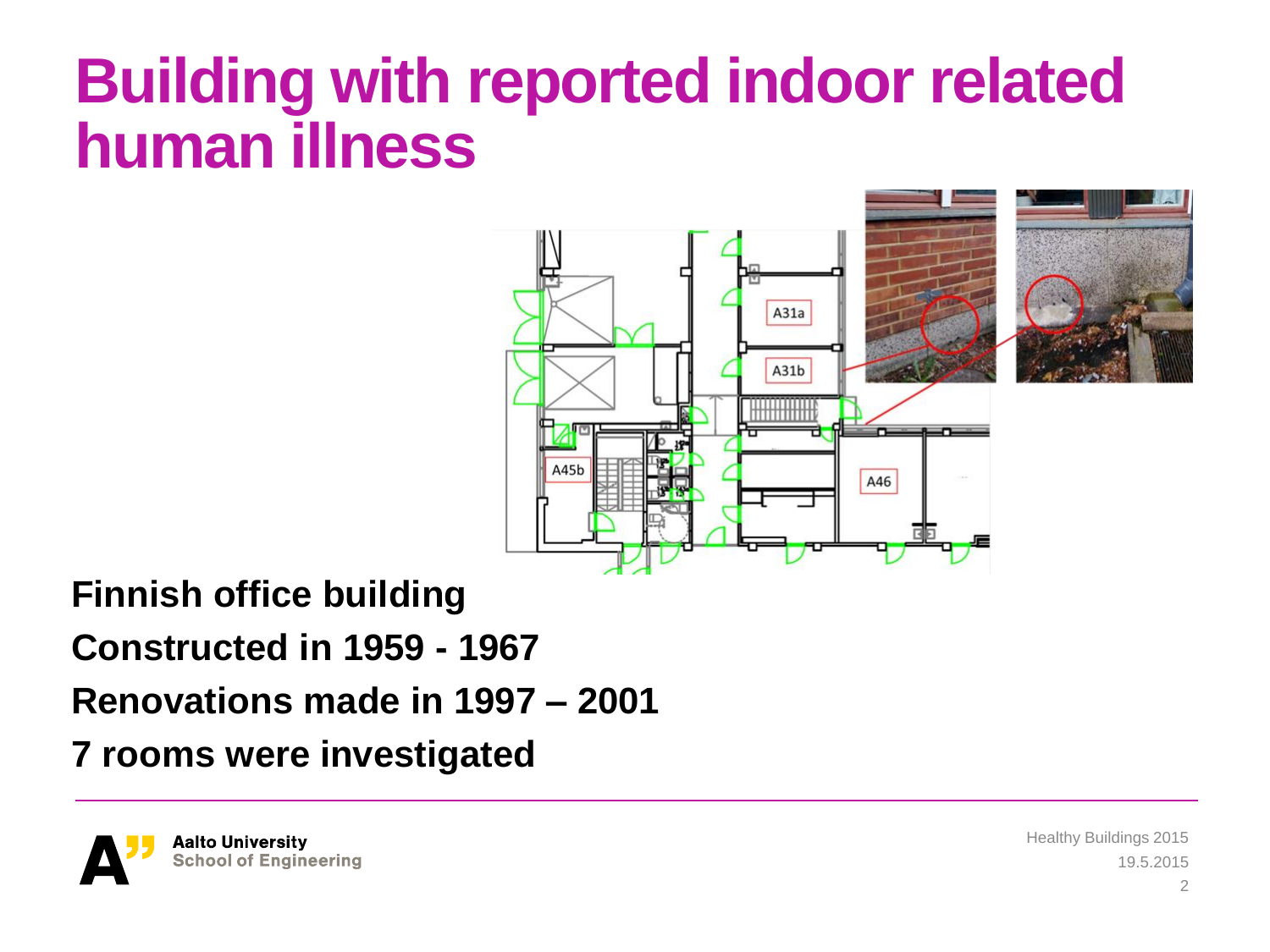## **Colony tests for toxicity**

#### **Samples**

- surface wiping
- settled dust collection
- 6-stage Andersen impactor
- deposition plates
- material samples

Each colonies were tested for toxicity using cell toxicological methods.

Target cells for toxicological assays

- porcine spermatozoa,
- kidney tubular epithelial cells (PK-15)
- feline fetal lung cells (FL)
- murine neuroblastoma cells (MNA)



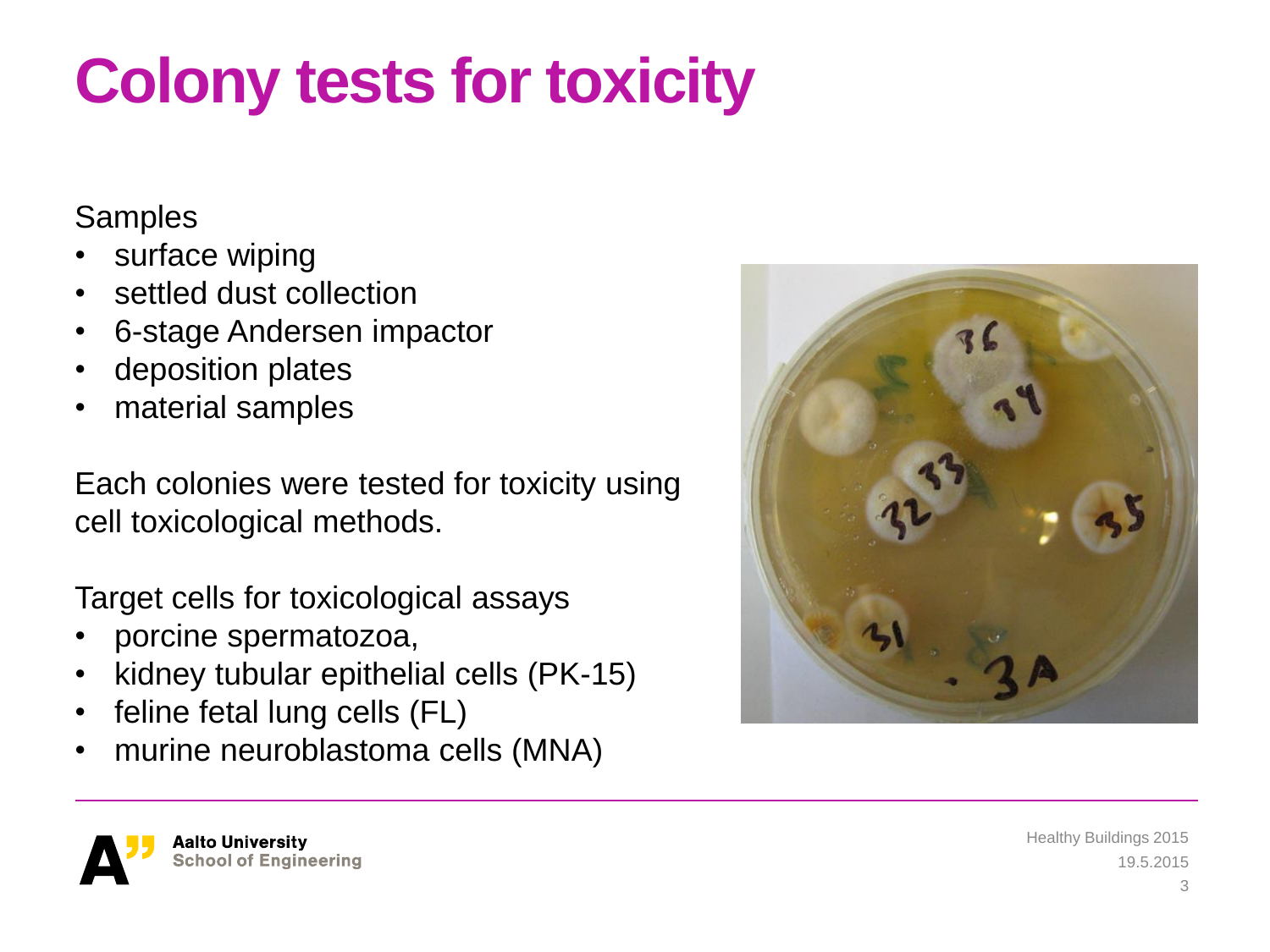### **The most prevalent toxin producers found**



Top row: photographed under ambient light; bottom row: illuminated at 360 nm.

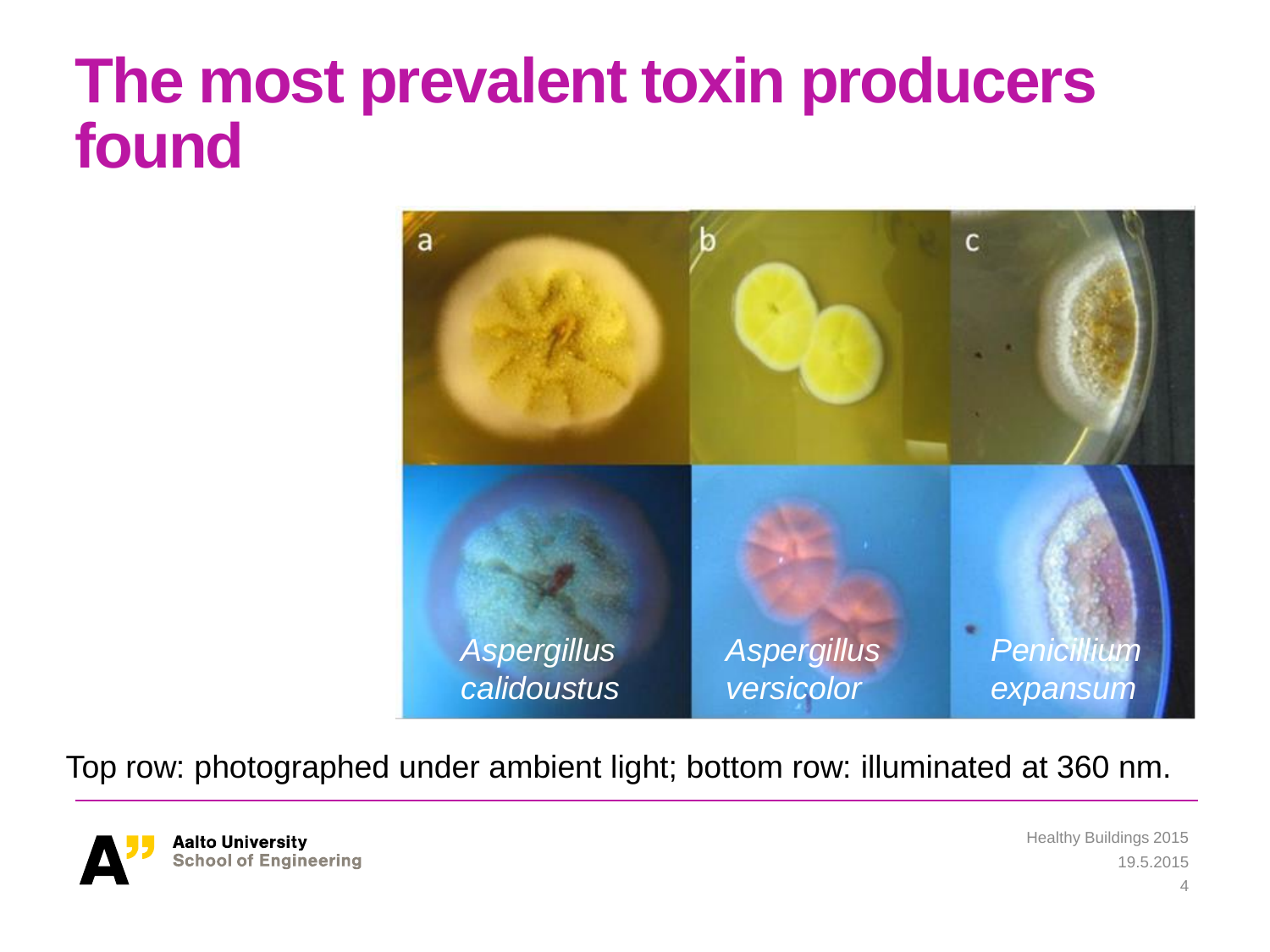### **Toxin producing** *P. expansum* **was found as a major contaminant**



- *P. expansum* was found in settled dust, building materials and on deposition plates (1 h exposed).
- All colonies identified as *P. expansum* were toxic in *in vitro* tests.

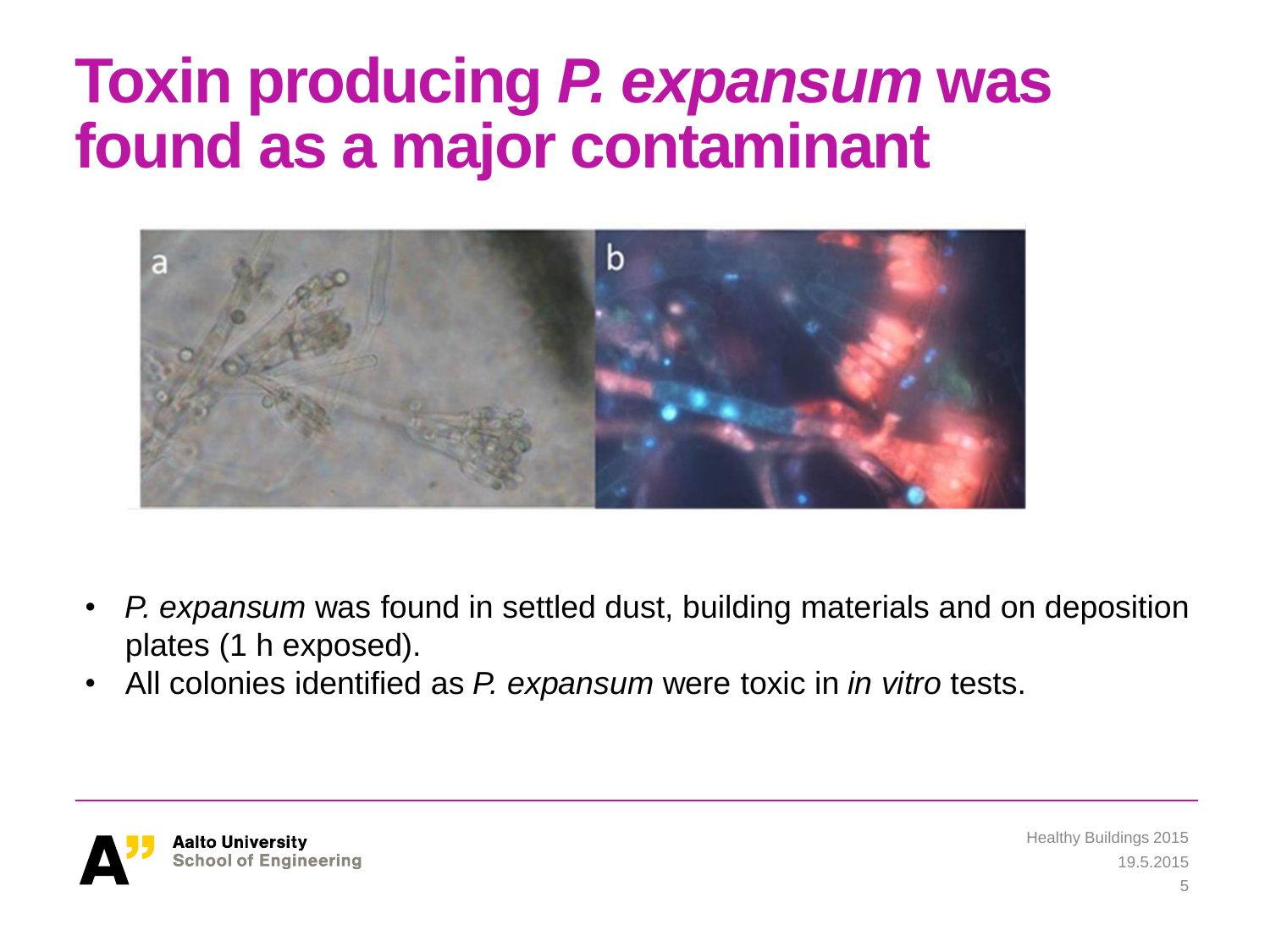#### *P. expansum* **appeared to be tolerant to high concentrations of wood preserving chemicals (arsenic, boric acid, borax) and polyguanide antimicrobials (PHMG, PHMB).**

Fall out plates, exposure time 1 h, on MEA with supplements



Arsenic  $As_2O_3$ 200 ppm

Borax 500 ppm

PHMB 500 ppm

Boric acid  $H_3BO_3$ 2000ppm

PHMG 500 ppm

Using biocidal antimicrobials may offer selective advantage for *P. expansum* and is likely to be ineffective in remediating buildings already colonized by this fungus.

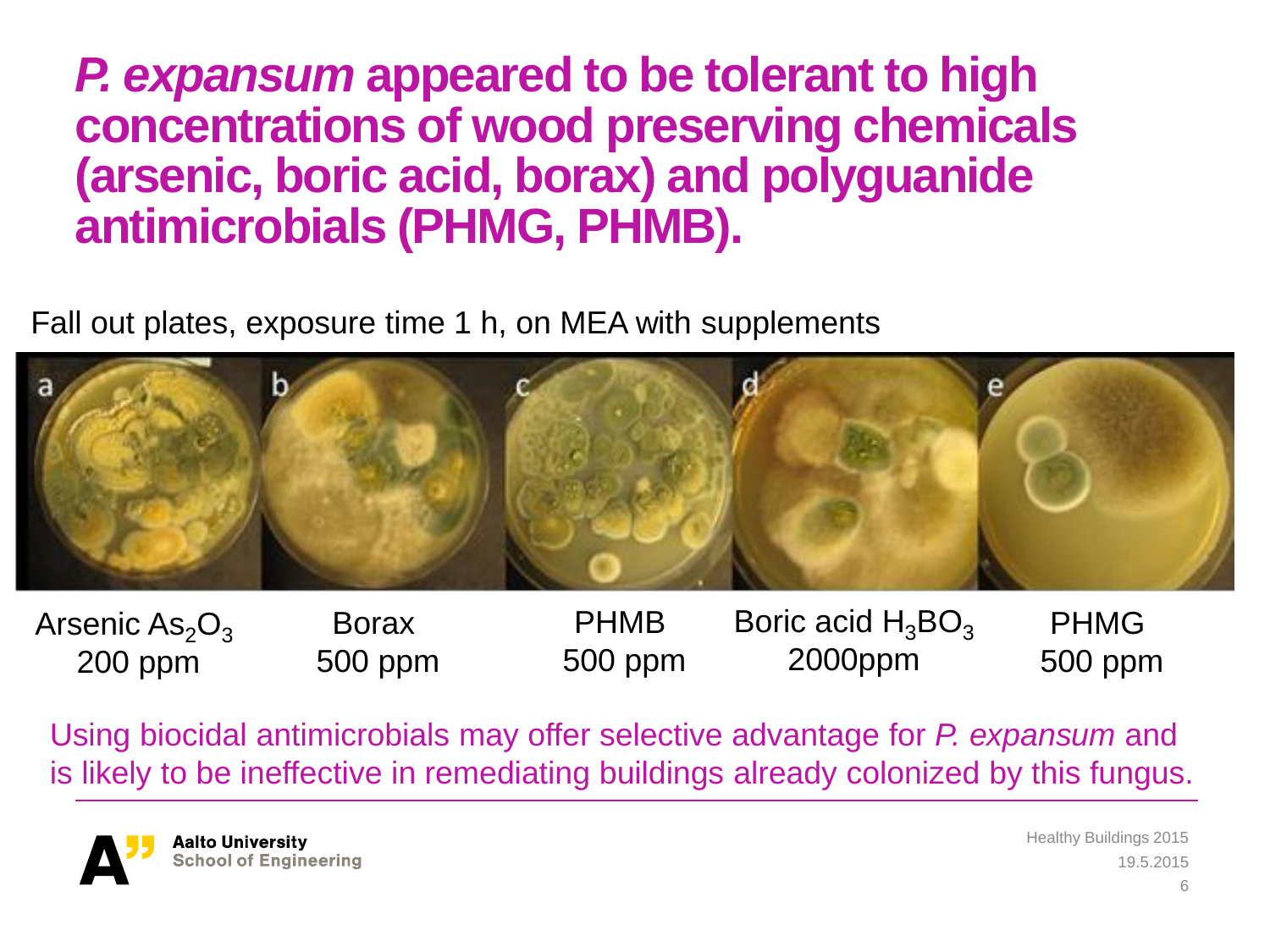### *P. Expansum* **indoor isolate produced guttation droplets**



The droplets of *P. Expansum* RcP61 growing on MEA (above)

And growing on gypsum board



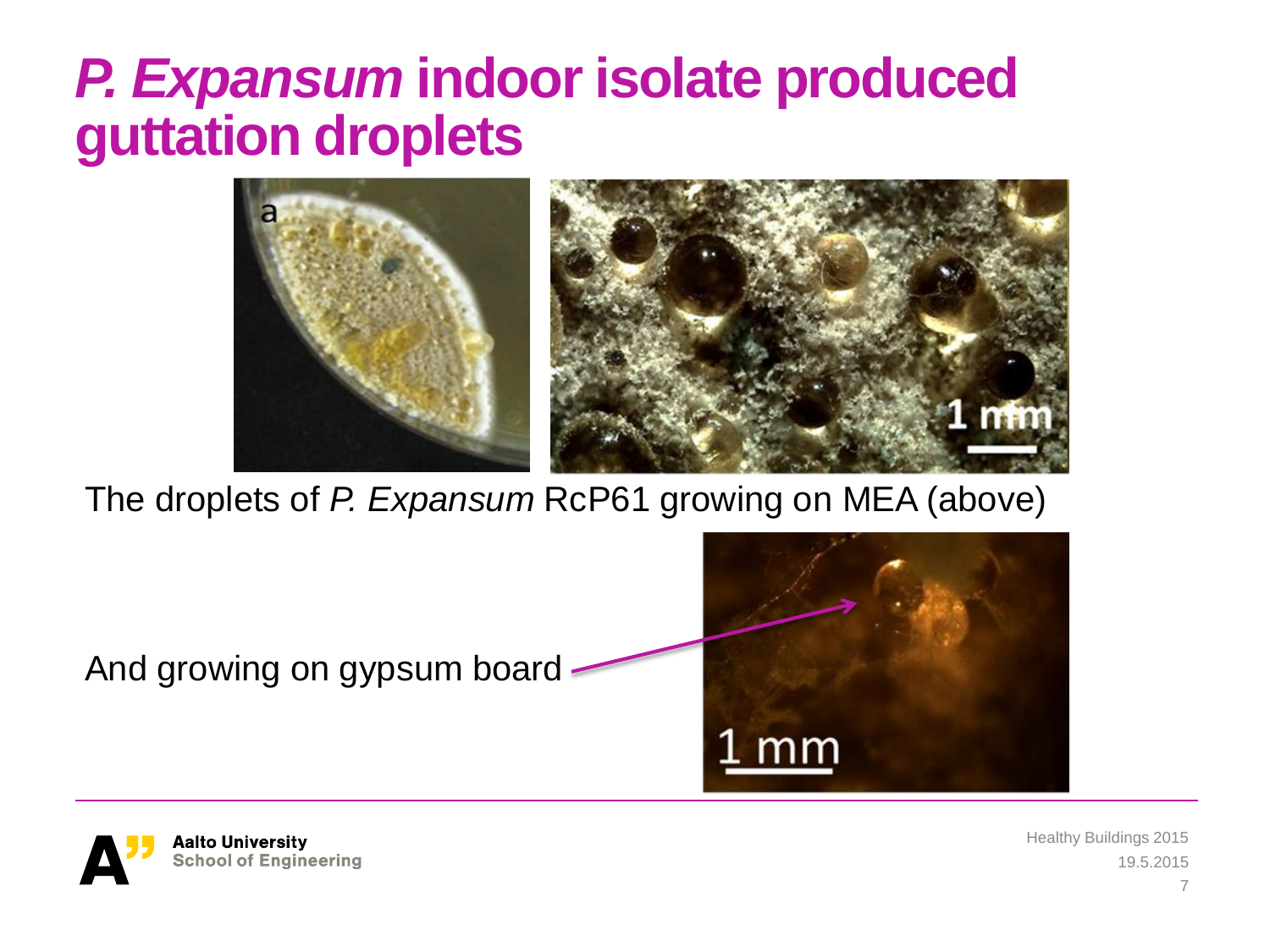### **Toxicity of guttation droplets of**  *P. expansum* **strain RcP61**

| <b>Exposed cells (exposure time)</b>                                                  | <b>Highest toxic</b>  | <b>Toxic endpoint</b>   |
|---------------------------------------------------------------------------------------|-----------------------|-------------------------|
|                                                                                       | dilution <sup>a</sup> |                         |
| Boar spermatozoa (1 h)                                                                | >1000                 | Motility                |
|                                                                                       |                       | inhibition <sup>b</sup> |
| Porcine kidney tubular epithelial cells (PK-15, 2 d)                                  | 10240                 | Cell death $\rm ^c$     |
| Murine neuronal cells, neuroblastoma (MNA, 2 d)                                       | 5120                  | Cell death $\rm ^c$     |
| Feline fetal lung cells (FFL, 2 d)                                                    | 10240                 | Cell death $\rm ^c$     |
| <sup>a</sup> First dilution 20 $\times$ , subsequent dilutions with step = 2 $\times$ |                       |                         |
| <sup>b</sup> Microscopy, computer based endpoint reading                              |                       |                         |
| <sup>c</sup> Propidium iodide staining                                                |                       |                         |

Toxins communesin A, B, D and chaetoglobosin were identified from these exudates by LC-MS/MS.

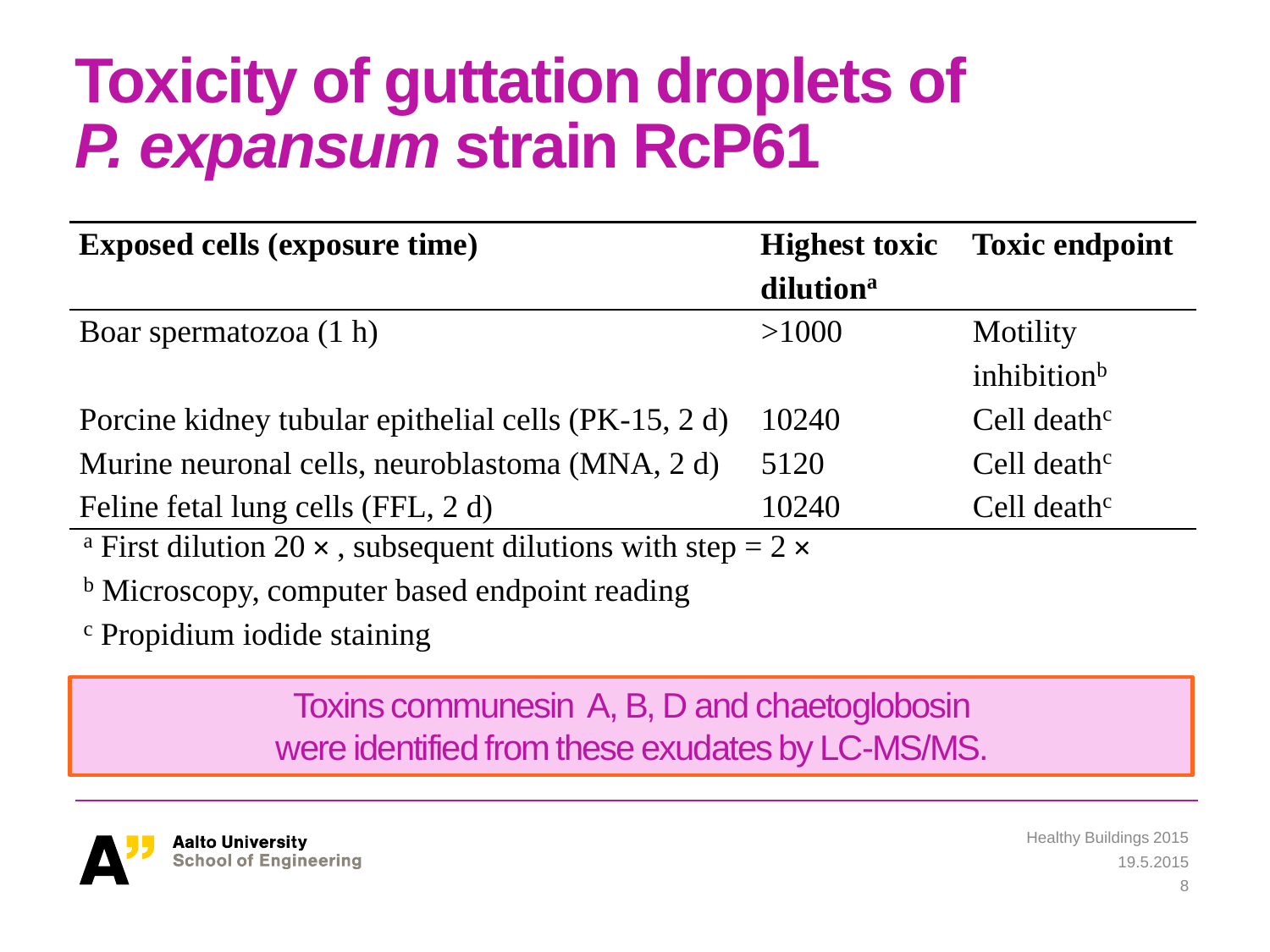### **Toxins transfer**

Experimental set-up: Cooled upper lid of Petri dish

Condensed was collected and analyzed (LC-MS)

Communesin A and B and chaetoglobosin was identified from condense.

The toxins were transferred through the air space.